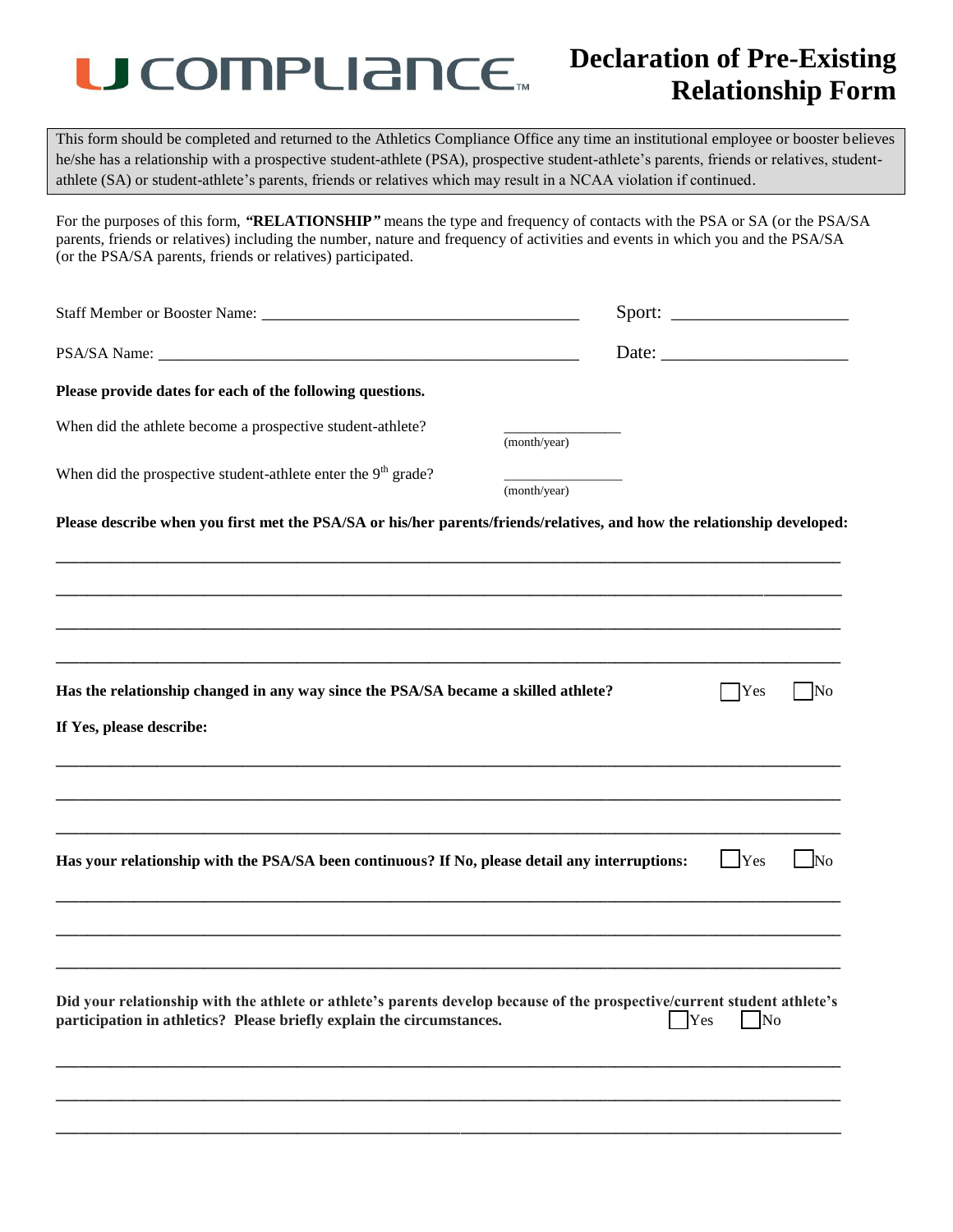| <b>U COMPLIANCE</b>                                                                                                                                                                                                                                        | <b>Declaration of Pre-Existing</b><br><b>Relationship Form</b> |
|------------------------------------------------------------------------------------------------------------------------------------------------------------------------------------------------------------------------------------------------------------|----------------------------------------------------------------|
| Did your relationship with the current/prospective student-athlete predate his/her status achieved as a result of his/her<br>athletics ability or reputation? Please explain briefly.                                                                      | Yes<br>$\blacksquare$ No                                       |
| If the athlete is a current student, do you provide him/her (or his/her family) with the same benefits that you did before the<br>student-athlete participated at the University of Miami? Please explain.                                                 | $\overline{\text{No}}$<br>$ $ Yes<br>N/A                       |
| Please provide specific information regarding the frequency and nature of benefits (housing, meals, entertainment, gifts,<br>vacations, etc.) you have provided to the PSA/SA (or PSA/SA parents/friends/relatives) during the course of the relationship. |                                                                |
| Number of visits/stays at your home.<br>$\Box$ 1-10<br>$\vert 0 \vert$<br>$ 11-21 $<br>$21-30$<br>$ 31+$                                                                                                                                                   |                                                                |
| Number of "away from home" entertainment activities. (Includes dining out, movies, sporting events, etc.)<br>$\Box$ 1-10<br>$\Box$ 11-21<br>$\sqrt{21-30}$<br>$31+$<br>Ю                                                                                   |                                                                |
| Total value of entertainment activities.<br>$\Box$ \$0-10<br>$551-100$<br>$\sqrt{$11-50}$<br>$$101-1000$                                                                                                                                                   | $$1001+$                                                       |
| Please list specific examples of entertainment provided to the prospective student-athlete (or athlete's parents).                                                                                                                                         |                                                                |
|                                                                                                                                                                                                                                                            |                                                                |
| Number of gifts given to PSA/SA (or PSA/SA parents/friends/relatives).                                                                                                                                                                                     |                                                                |
| $1 - 10$<br>$11-21$<br>$\sqrt{21-30}$<br>$31+$<br>10<br>Total values of gifts.                                                                                                                                                                             |                                                                |
| $\frac{1}{2}$ \$0-10<br>\$101-1000<br>$\sqrt{$11-50}$<br>$351-100$                                                                                                                                                                                         | $$1001+$                                                       |